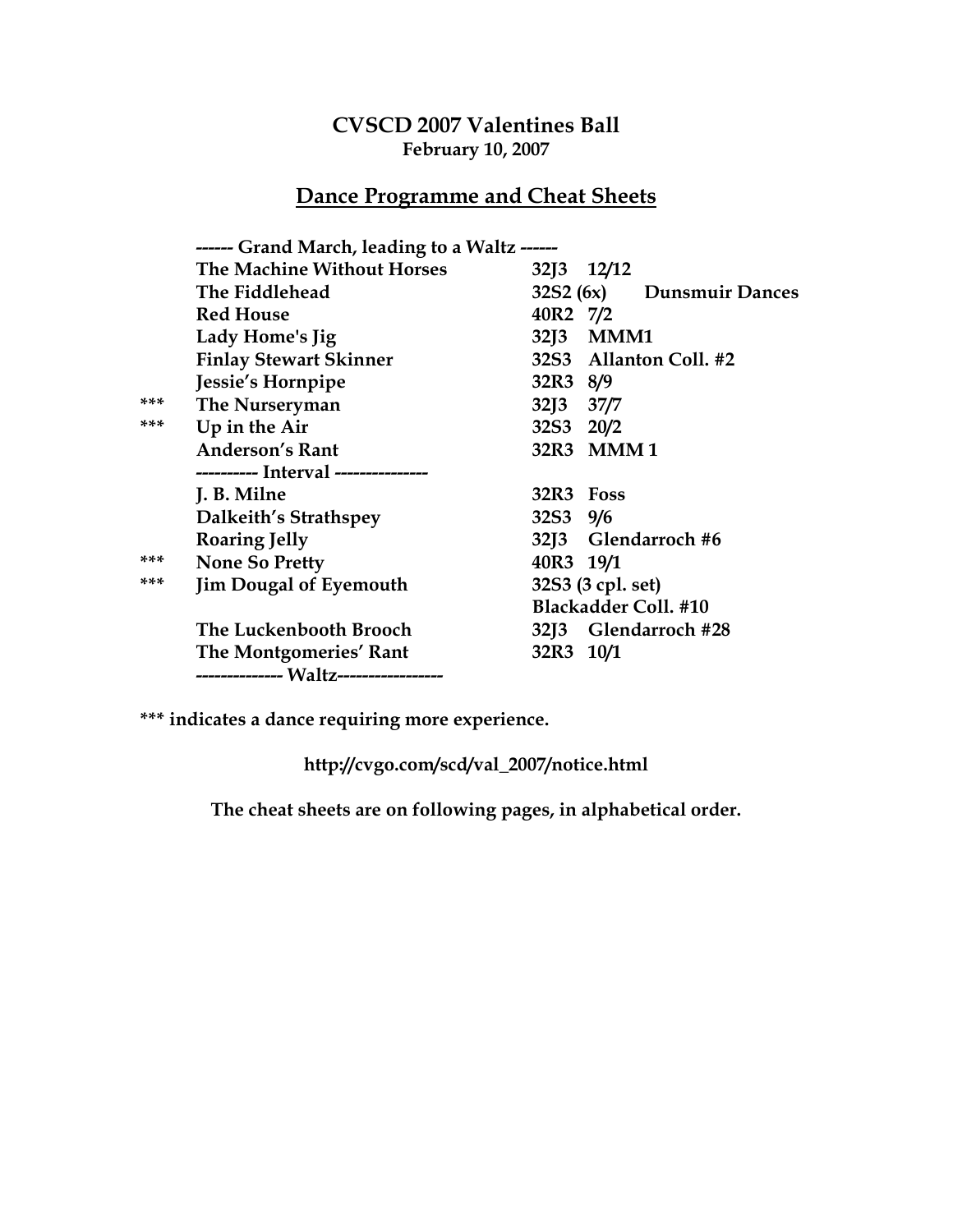- $1 8$  1<sup>st</sup> cpl. dance **reels of 3** on the opposite sides of the dance. 2's dance out & up. 3's dance in & up.
- 9  $16$  1st cpl. dance reels of 3 on their own sides of dance. N.B. Bars 1 – 16 are "Cross over Reels"
- 17 24 1st cpl. dance **down the middle & up** to  $2^{nd}$  place.  $2's$  step up on bars  $19 + 20$
- 25 32 1<sup>st</sup> cpl. dance  $1/2$  figure of 8 round  $2<sup>nd</sup>$  cpl., then  $1/2$  figure of 8 round 3rd. cpl., finishing in 2nd place on own sides.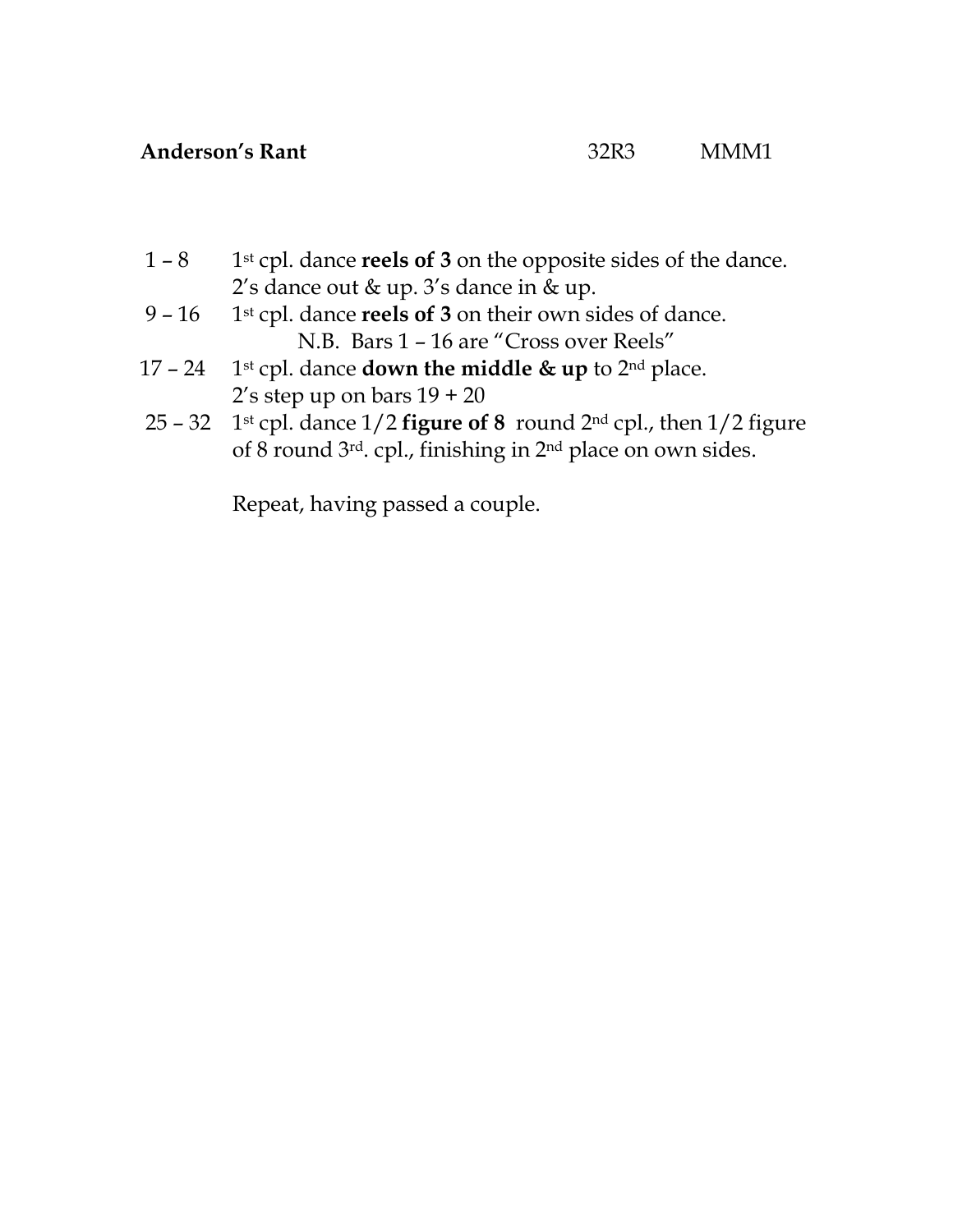- 1 4 1st cpl. joining nearer hands, set to 2W & dance 3 hands round with her.
- $5 8$  1<sup>st</sup> cpl., nearer hands joined, set to 2M & dance 3 hands round with him.
- 9 16 1st cpl. lead down the middle & up, ending back to back between 2nd cpl, facing the opposite sides. 2's up on 11+12.
- 17 24 Reel of 4 across the dance,  $1<sup>st</sup>$  cpl. passing left shoulders at the end to finish facing 1<sup>st</sup> corners.
- 25 32 1st cpl. turn corners & partner, finishing in  $2<sup>nd</sup>$  place, own sides.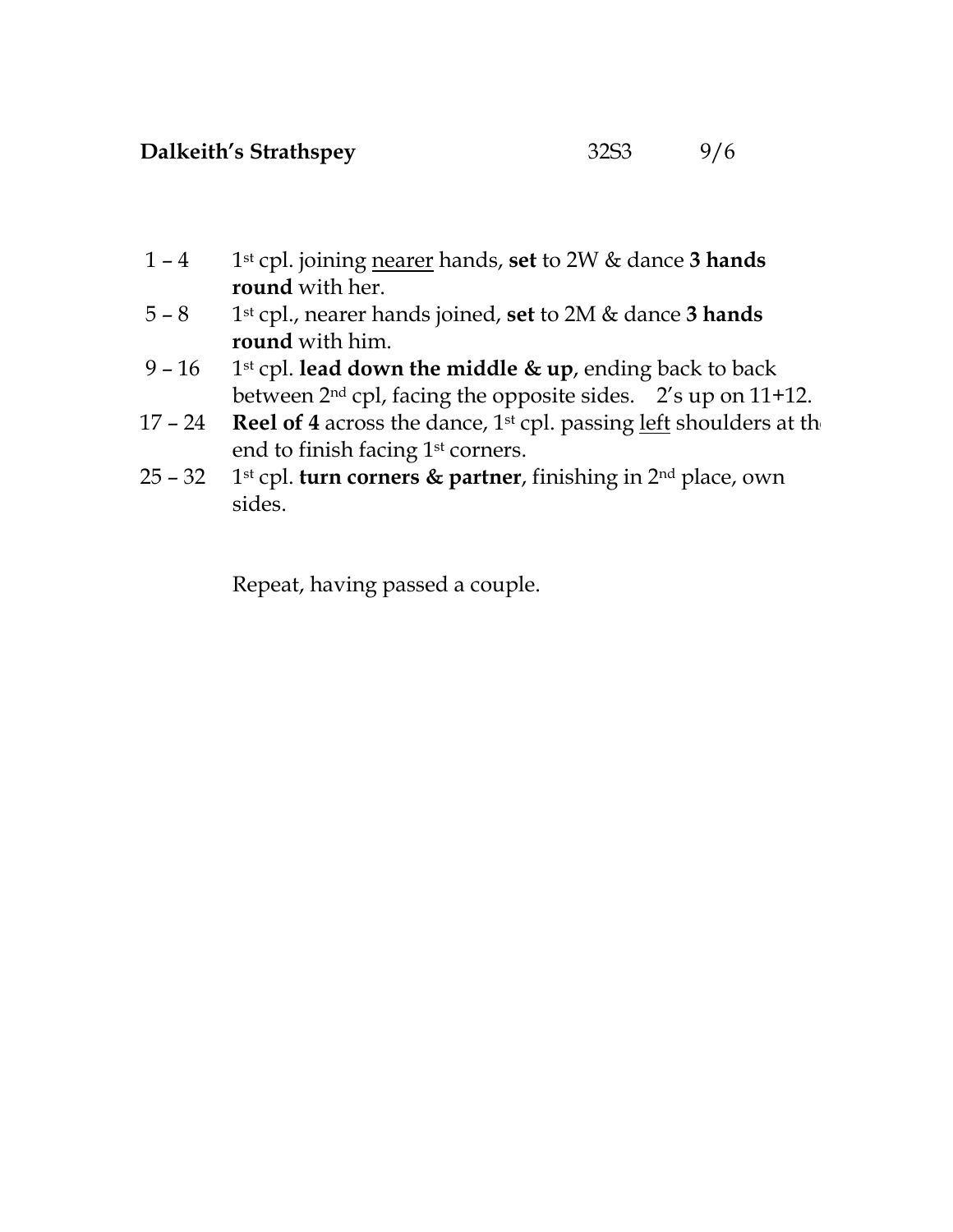Finlay Stewart Skinner 32S3 The Allanton Coll.

- 1 4 1st cpl. half RS reel of 3 on own side. 1W finish facing out.
- 5 8 1W followed by partner dances up behind her side to partner's place, and 1M finishes in her place.  $2 + 3$ 's step down on 7+8.
- 9 12 1st cpl. dance half LS reels of 3 on opp. side. 1W finish facing out
- 13 16 1W followed by partner dances behind men's line & ends in orig. places. 2 + 3 step down on 15+16.
- 17 24 3rd, 2nd & 1st cpls lead down the middle & back; 1st & 2nd cpls. finish ready for allemande.
- $25 32$  1st & 2<sup>nd</sup> cpls. allemande.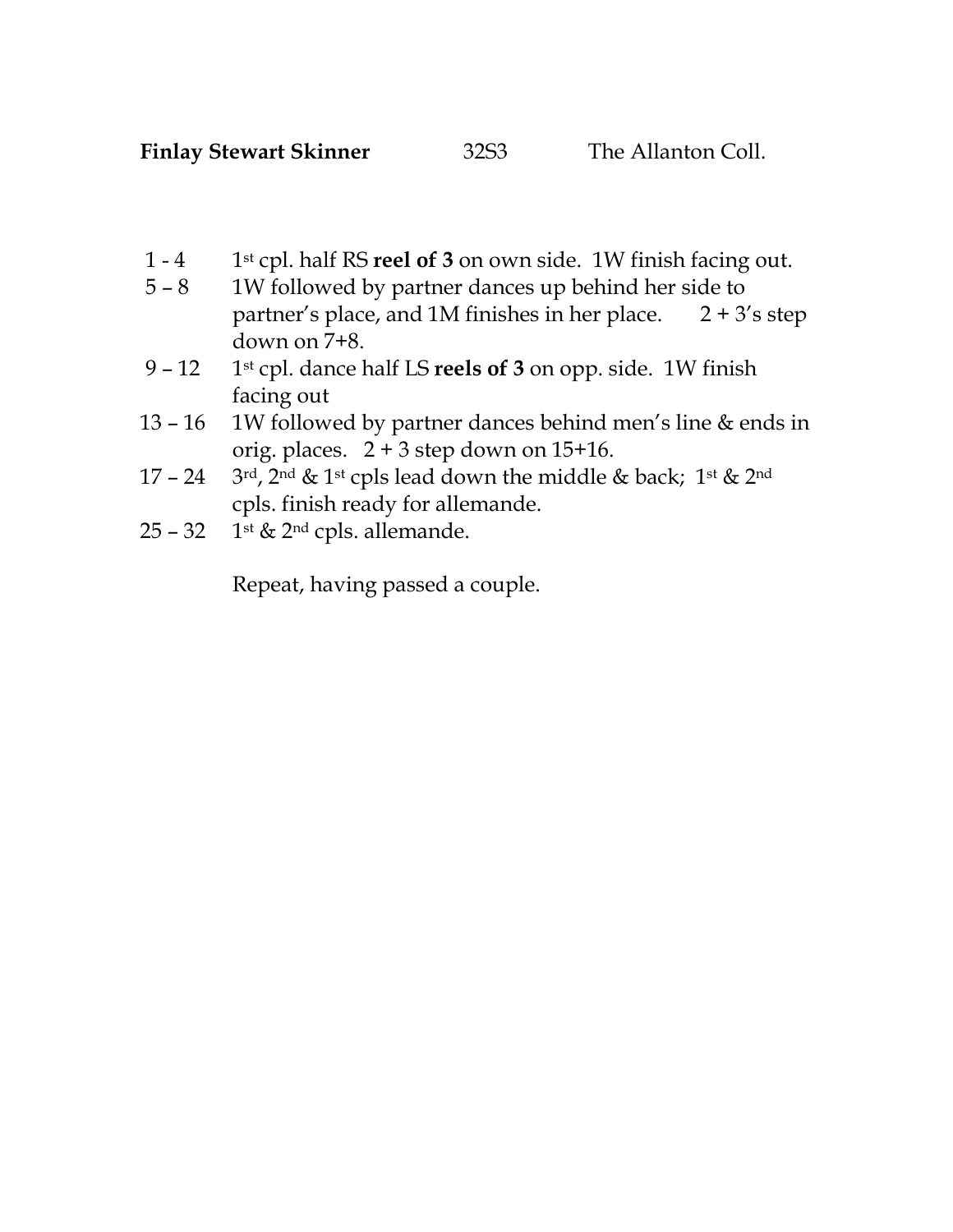- 1 4 1M & 2W set approaching & turn RH to places.
- $5 8$  1W & 2M set approaching & turn RH to places.
- 9 12 1st cpl. set approaching  $&$  turn both hands (man lets go his left hand first)
- 13 14 1st cpl. cast into  $2<sup>nd</sup>$  place. (2's move up)
- 15 16 1st cpl. petronella turn man ends between  $3's$ , woman ends between 2's.
- 17 -18 1<sup>st</sup> cpl. set to each other while  $2^{nd}$  &  $3^{rd}$  cpls. change RH on the sides (up & down)
- 19 20 1<sup>st</sup> cpl. turn 3/4 RH to opp. sides, while 2<sup>nd</sup> & 3<sup>rd</sup> cpls. set to partners across the set
- 21 24 1st cpl. set & turn 3/4 RH while  $2^{nd}$  &  $3^{rd}$  cross over RH and then 2nd & 3rd W set to each other & 2nd & 3rd M set to each other
- 25 28 1<sup>st</sup> cpl. set facing up & down the set & change places RH, while  $2^{nd}$  &  $3^{rd}$  women & men, change places RH and set to partners
- 29 30 Continuing, 1W casts off & 1M casts up, to 2nd place, own sides while 2<sup>nd</sup> & <sup>3rd</sup> cpls. **cross** over RH
- 31 32 Taking hands, all 3 cpls. set to partners.

End detail ?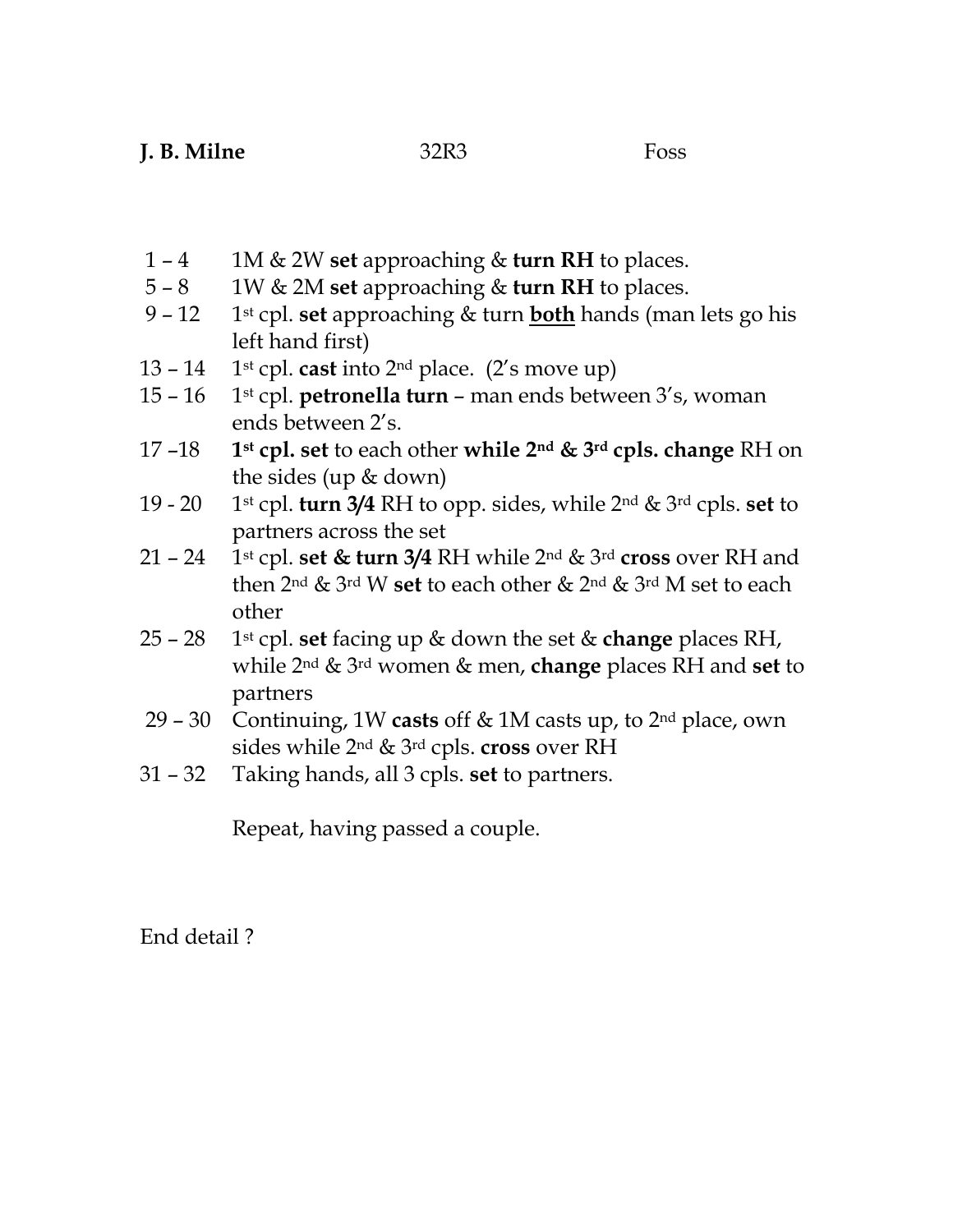- 1 8 1st W dances a right shoulder, figure of 8 round 2<sup>nd</sup> & 3<sup>rd</sup> women, while 1M dances figure of 8 round 2nd & 3rd men.
- 9 16 1st cpl. lead down the middle & up. The top 2 couples join nearer hands and face each other.
- 17 18 1st cpl. dance under and arch made by  $2<sup>nd</sup>$  cpl. to change places.
- 19 20  $2<sup>nd</sup>$  cpl. dance under an arch made by 1<sup>st</sup> cpl. to change places
- 21 22 As bars 17 18
- 23 24 As bars 19 20
- $25 32$  1st & 2<sup>nd</sup> cpls. dance **poussette.**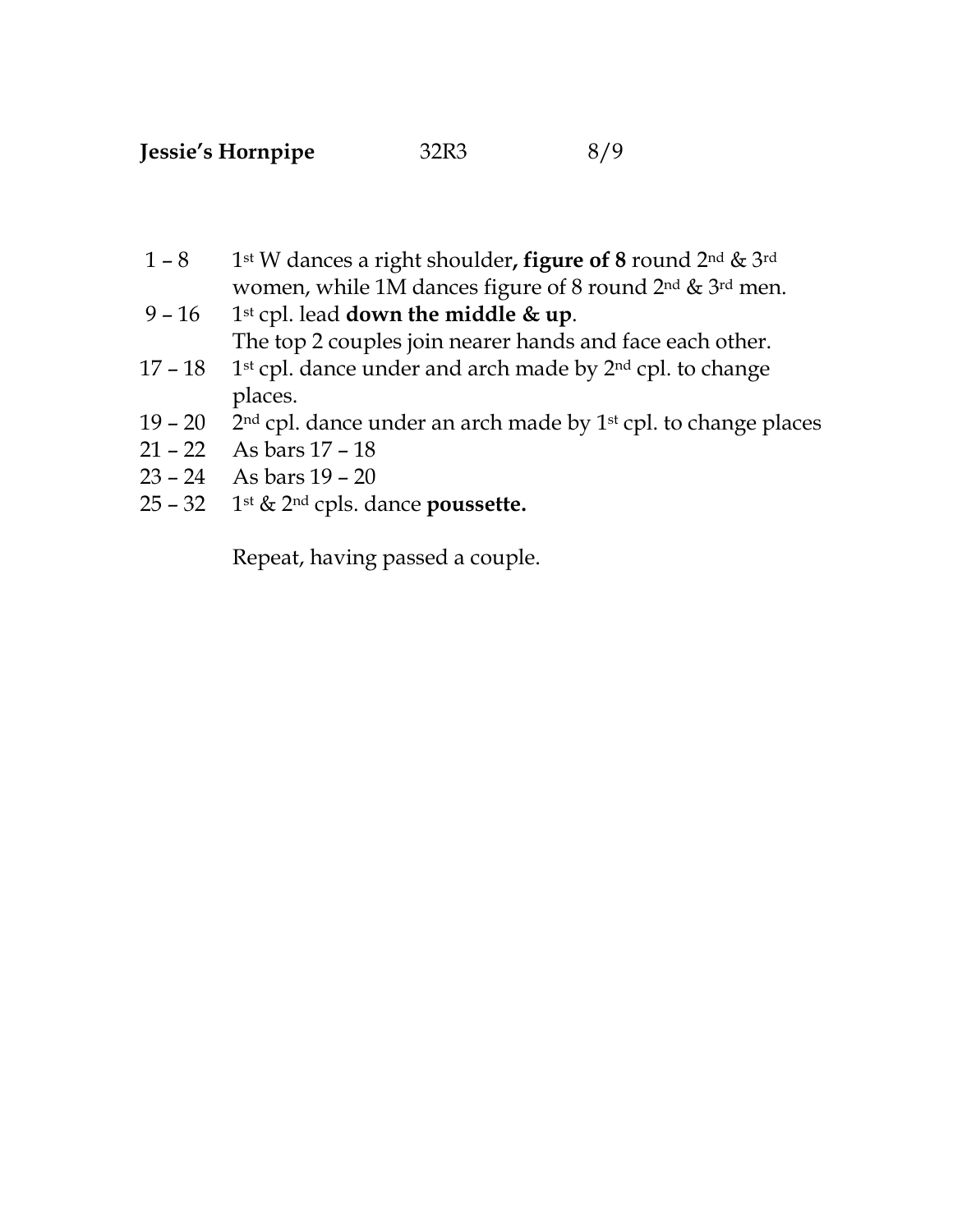Jim Dougal of Eyemouth\*\*\*\* 32S3 (3 cpl. set) The Ladies of Dunse Bk.

Or The Blackadder Coll.

- 1 4 1st & 2<sup>nd</sup> cpls. join hands on side & set and dance petronella in tandem.
- 5 8 1st & 2<sup>nd</sup> cpls. dance 4 hands round to left for 2 steps & turn

partners 2 hands for 2 steps to finish in a diagonal line ready for

a half poussette.  $(2's are at the top)$ 

- 9 12 2nd & 1st cpls. dance a half poussette.
- 13 16 2<sup>nd</sup> & 3<sup>rd</sup> cpls. dance a **half poussette.** (3's dance in on bar 12).
- 17-- 20 From the order 1,3,2, dance half diagonal rights & lefts with  $1^{st}$  &  $3^{rd}$  men giving right hands to  $3^{rd}$  &  $2^{nd}$  women. (Top 2 men <u>down</u>, bottom 2 women, up)
- 21 24 Half diagonal rights & lefts with 1st woman & 3rd man giving right hands to 3rd woman & 2nd man (Top 2 on women's side down, bottom 2 on men's side, up). Order now 2,3,1 with 2's & 1's on opp. sides
- 25 28 2<sup>nd</sup> cpl. at top & 1<sup>st</sup> cpl. at bottom, dance a **petronella turn &** set to partners.
- 29 32 2's & 1's turn partner <u>left</u> hand 1 1/4 times to sidelines. Order is 2,3,1

Repeat with a new top couple.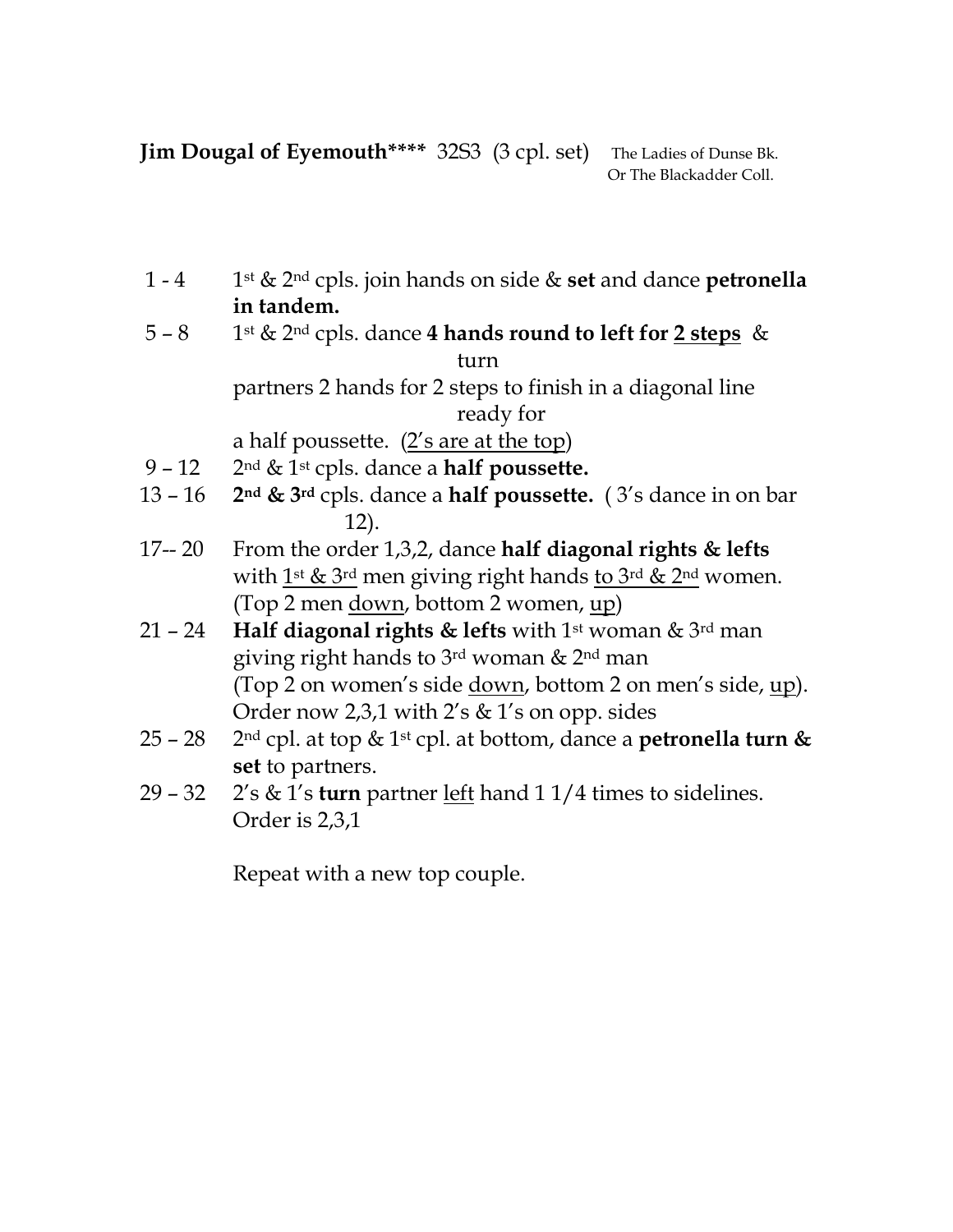- 1 8 1st,  $2<sup>nd</sup>$ , &  $3<sup>rd</sup>$  cpls. circle round & back.
- 9 16 1st, 2nd & 3rd cpls. Grand Chain.
- 17 20 1<sup>st</sup> cpl. cross over right hand  $&$  cast off one place. 2's move up.
- 21 24 1st cpl. cross over left hand  $\&$  cast off around 3's and lead up to

face 1<sup>st</sup> corners.

25 – 32 1st cpl turn corner, partner, corner & partner ending in  $2^{nd}$ place own sides.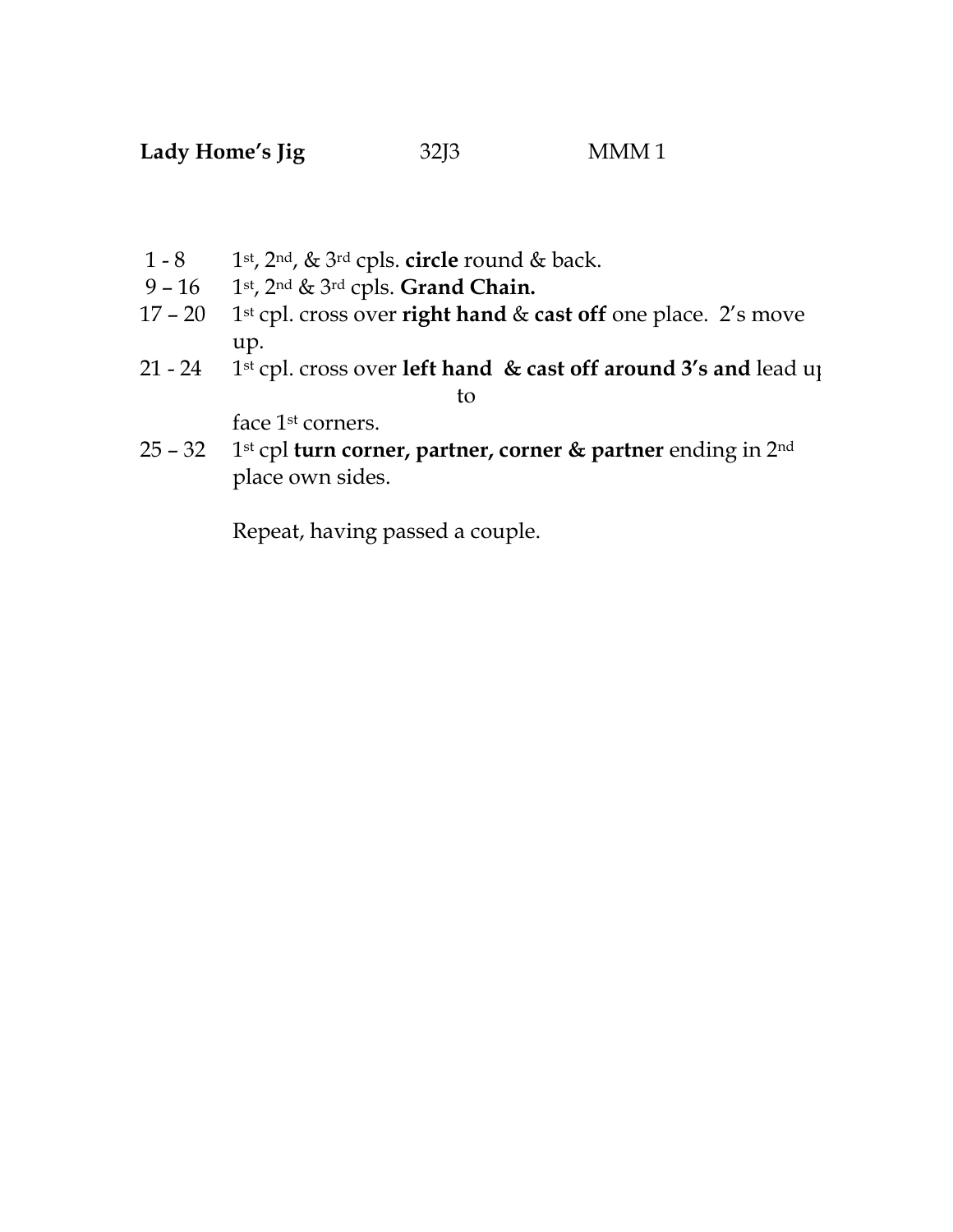- 1 8 1st cpl. cross RH, cast off, cross back LH & 1M cast down & 1W cast up. (1W face 2M, 1M face 3W)
- 9 16 RS reels of 3 across the dance, 1W with  $2<sup>nd</sup>$  cpl., 1M with  $3<sup>rd</sup>$ cpl.
- 17 24 1 cpl., nearer hands joined, set to 2W, turn inwards  $\&$ change hands to set to 3M, then 3W, & change hands to set to 2M; on last setting step, turn back to back, 1M facing up & 1W down.
- $25 30$  Reels of 3 on sides (1<sup>st</sup> cpl. RS to 2<sup>nd</sup> corners to begin).
- 31 32 1<sup>st</sup> cpl. cross RH to own sides in 2<sup>nd</sup> place.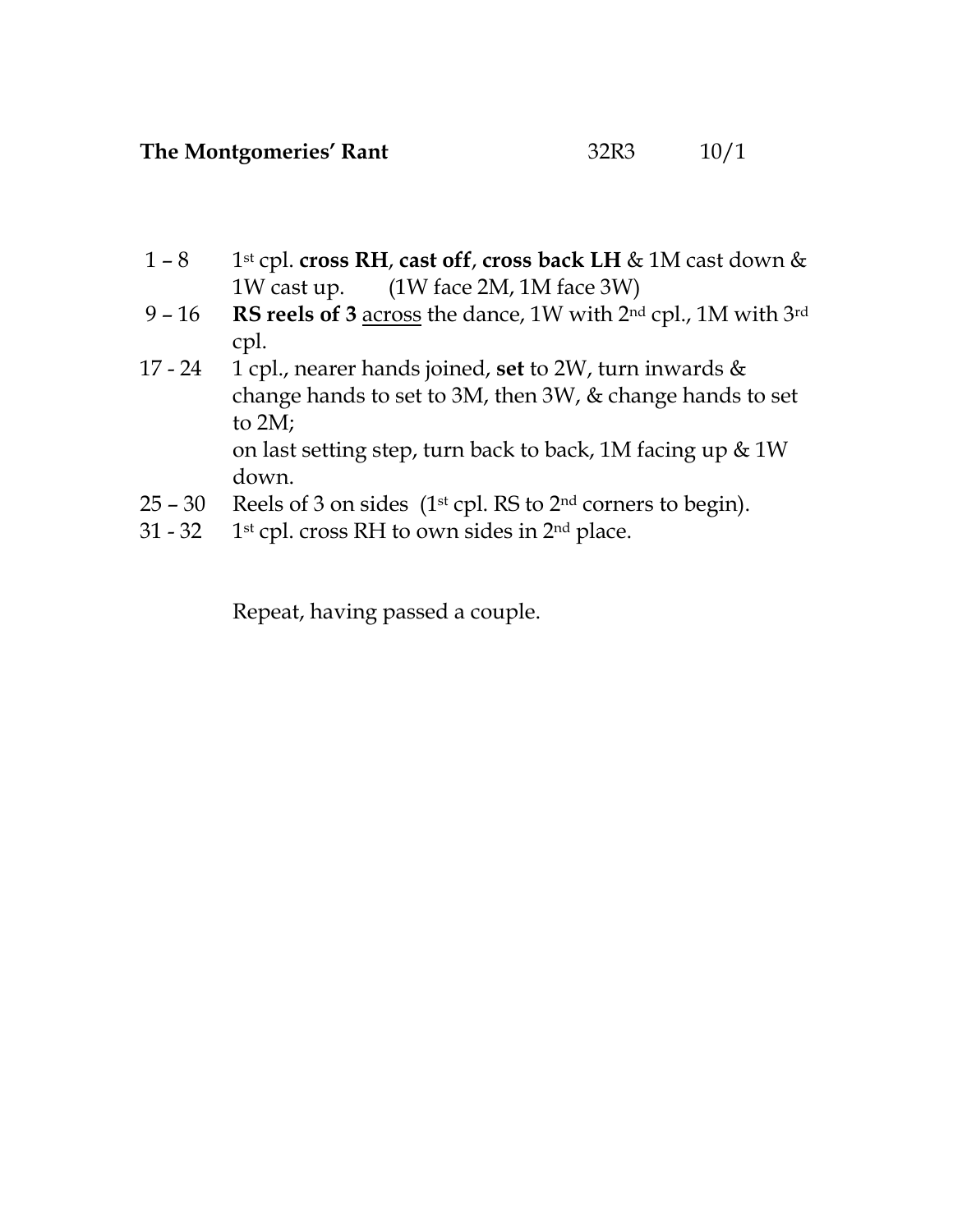- 1-4 1<sup>st</sup> cpl. turn right hand & cast off one place. 2's up on 3+4.
- 5-8 1st cpl. turn left hand  $11/4$  to finish in lines of 3 across the dance, 1L with 2<sup>nd</sup> cpl., 1M with 3<sup>rd</sup> cpl.
- 9-12 All set twice 1<sup>st</sup> cpl. pulling R shoulder back to finish on the opp. side in 2nd place
- 13-16 All set twice.
- 17-24 Reels of 3 on the sides,  $1^{st}$  cpl. giving R shoulder to person on their right. 1st cpl. finish the reel back to back in the middle facing the 2nd cpl.
- 25-32 1<sup>st</sup> & 2<sup>nd</sup> cpls. dance a **reel of 4** across the dance, finishing ready for allemande - with  $1<sup>st</sup>$  cpl. leading.
- 33-40 1st  $& 2<sup>nd</sup>$  cpl. dance allemande.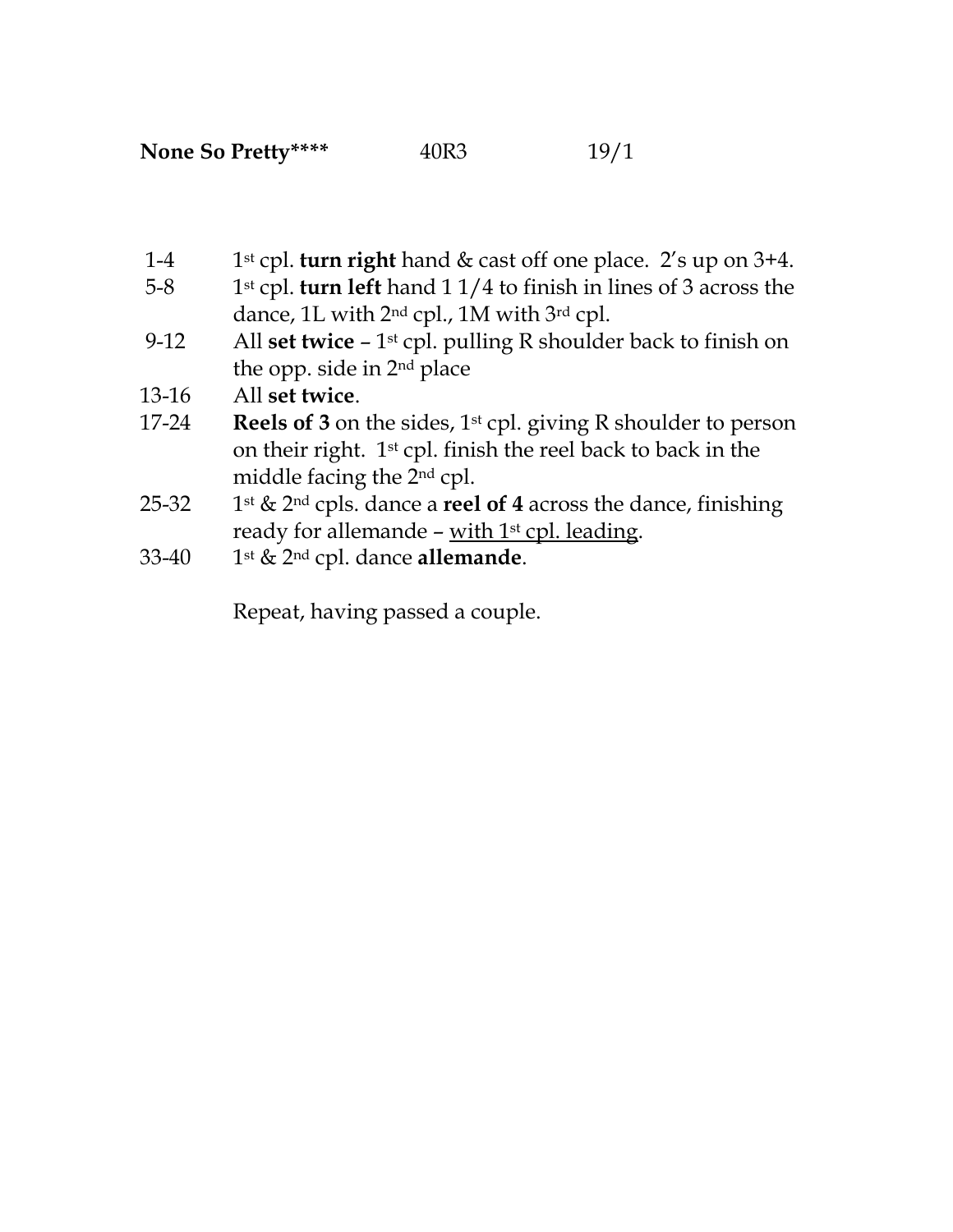- 1 8 1st cpl. set  $\&$  cast off one place, set  $\&$  cast up to orig. place.
- 9 16 1M casts off below 2M, dances between  $2<sup>nd</sup>$  cpl., above 2W, behind her & across to own side below 2M. 1W follows him to below 2W.
- 17 24 1W casts up behind 2W, between  $2<sup>nd</sup>$  cpl., behind 2M to orig. place, followed by 1M.  $(2<sup>nd</sup> couple stand still for bars 1 – 24)$
- 25 32 1st cpl. dance a **left shoulder Reel of 3** with 2M, on men's side,

1M ending in 2nd place, 2M in 1st place {1W enters the reel by dancing in below 2M and exits back to place from the middle after passing partner L shoulder}

 $33 - 40$  1<sup>st</sup> cpl. dance a **right shoulder Reel of 3** with 2W on women's side, 1W ending in 2nd place, 2W in 1st place {1M enters the reel by dancing in below 2W and exits back to 2nd place from the middle after passing partner right shoulder}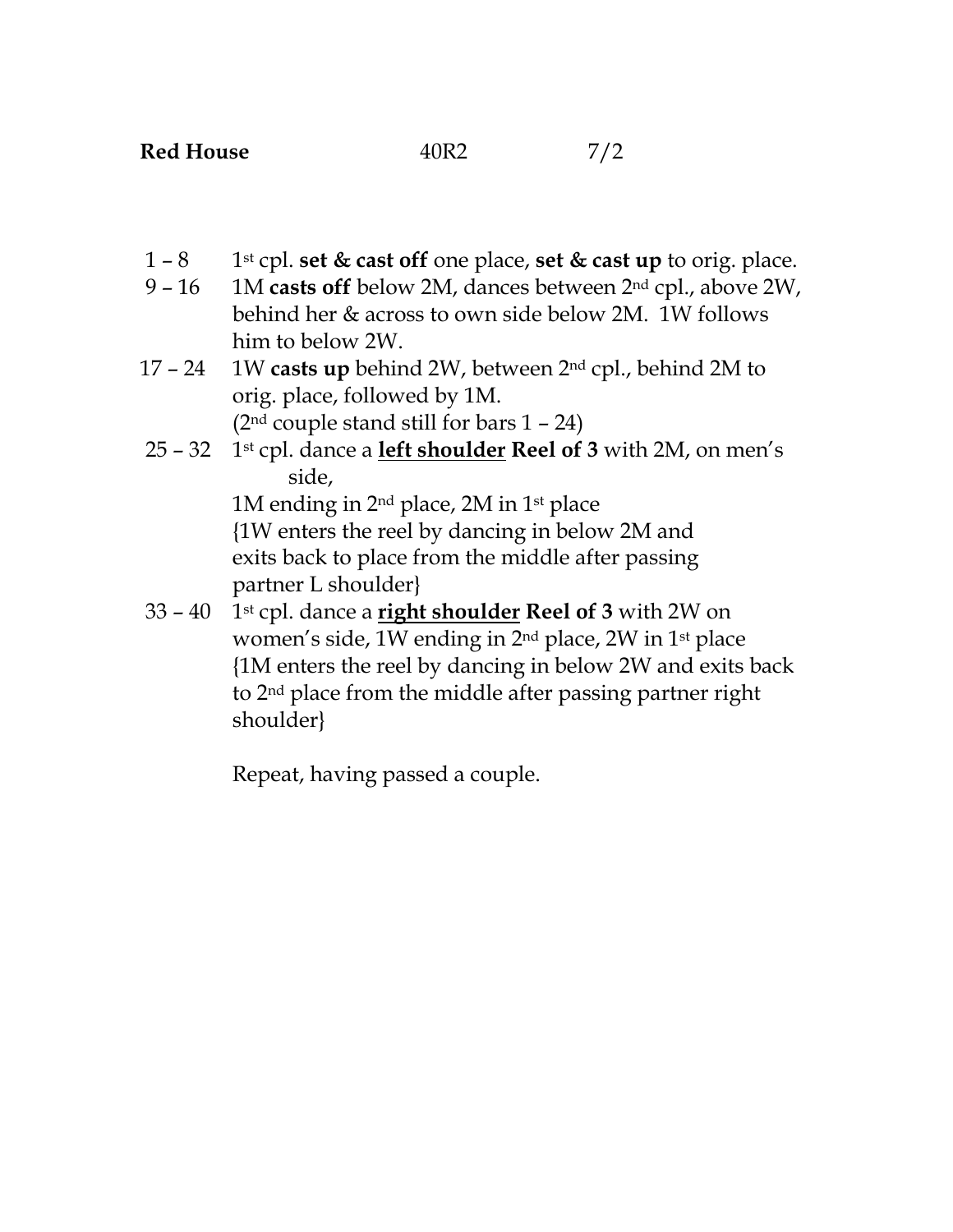- 1 4 1st cpl. cross R hands, & cast off on place. 2's up on 3+4.<br>5 8 1st cpl. cross R hands & 1M casts up to end between 2<sup>nd</sup> c
- 1<sup>st</sup> cpl. cross R hands & 1M casts up to end between  $2<sup>nd</sup>$  cpl. & 1W casts off to end between 3rd cpl.
- 9 16 All 3 cpls. dance 6 hands round & back, ending in lines of 3, facing up & down.
- 17 24 1st cpl. cross R hands & dances a figure of 8; 1M around 3rd cpl.

passing 3M, R shoulder to begin. 1W dances around 2nd cpl. passing 2W, R shoulder to begin.

1<sup>st</sup> cpl. end in 2<sup>nd</sup> place on opposite sides.

- 25 30 R shoulder reels of 3 on the sides (1M up, 1W down)
- 31 32 1<sup>st</sup> cpl. **cross** to own side,  $2^{nd}$  place, with R hands.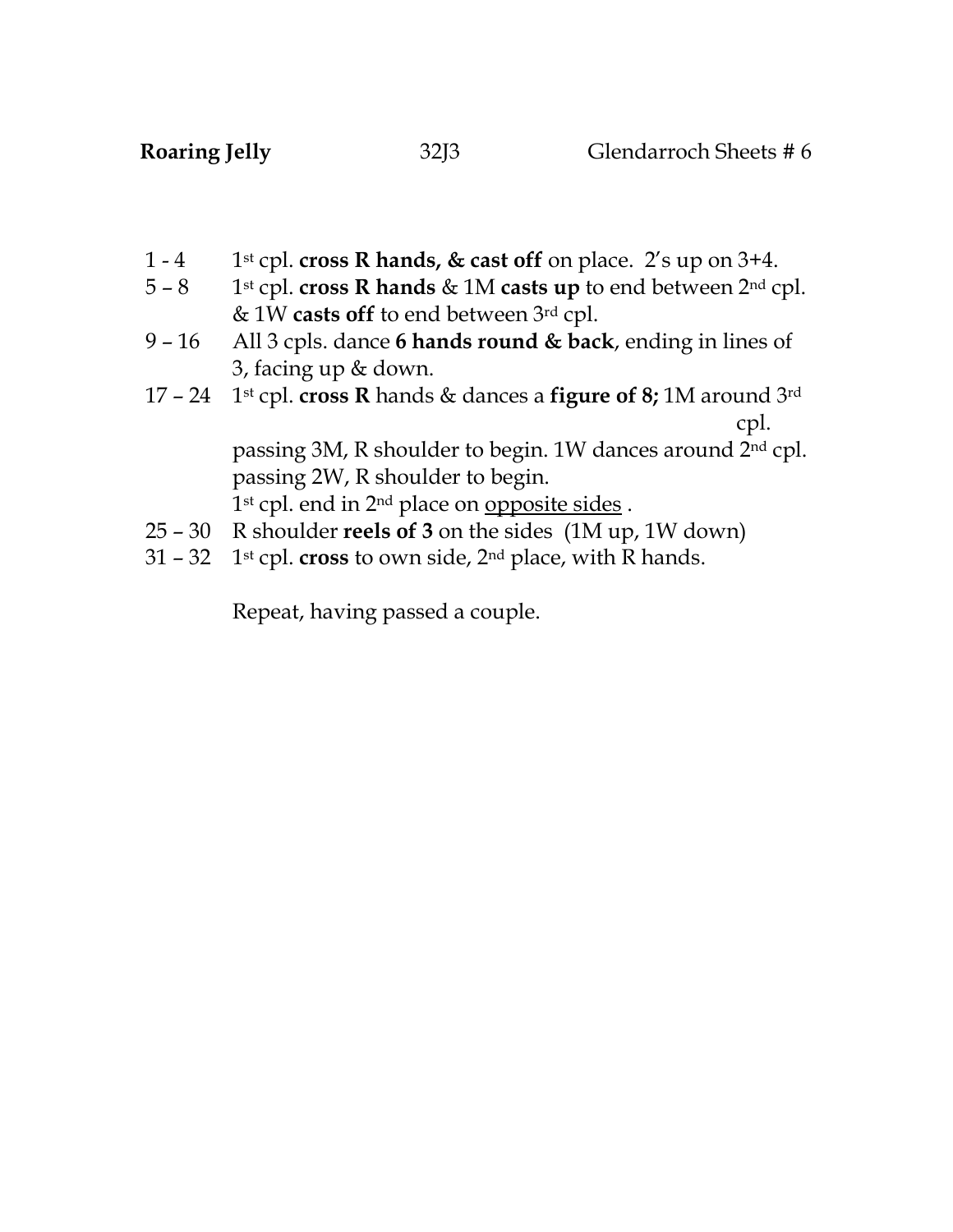- 1 4 1st cpl. set & cross over Right hands.<br>5 8 1st & 2<sup>nd</sup> cpls. set. 1M casts down on
- 1<sup>st</sup> & 2<sup>nd</sup> cpls. set. 1M casts down one place, 2M casts up one place, while  $1^{st}$  &  $2^{nd}$  W turn left hands to face partners in a diag. line between 1M & 2W's places.
- 9 16 Reel of 4 on the diag. (Women curve to their right on bar 16 to end on the sides, facing partners.) 1<sup>st</sup> cpl. are in 2<sup>nd</sup> place on opp. sides.
- 17 24 Ladies' chain.
- 25 32 1st cpl. cross up R hands through  $2^{nd}$  cpl, cast off one place, & turn R hand once round.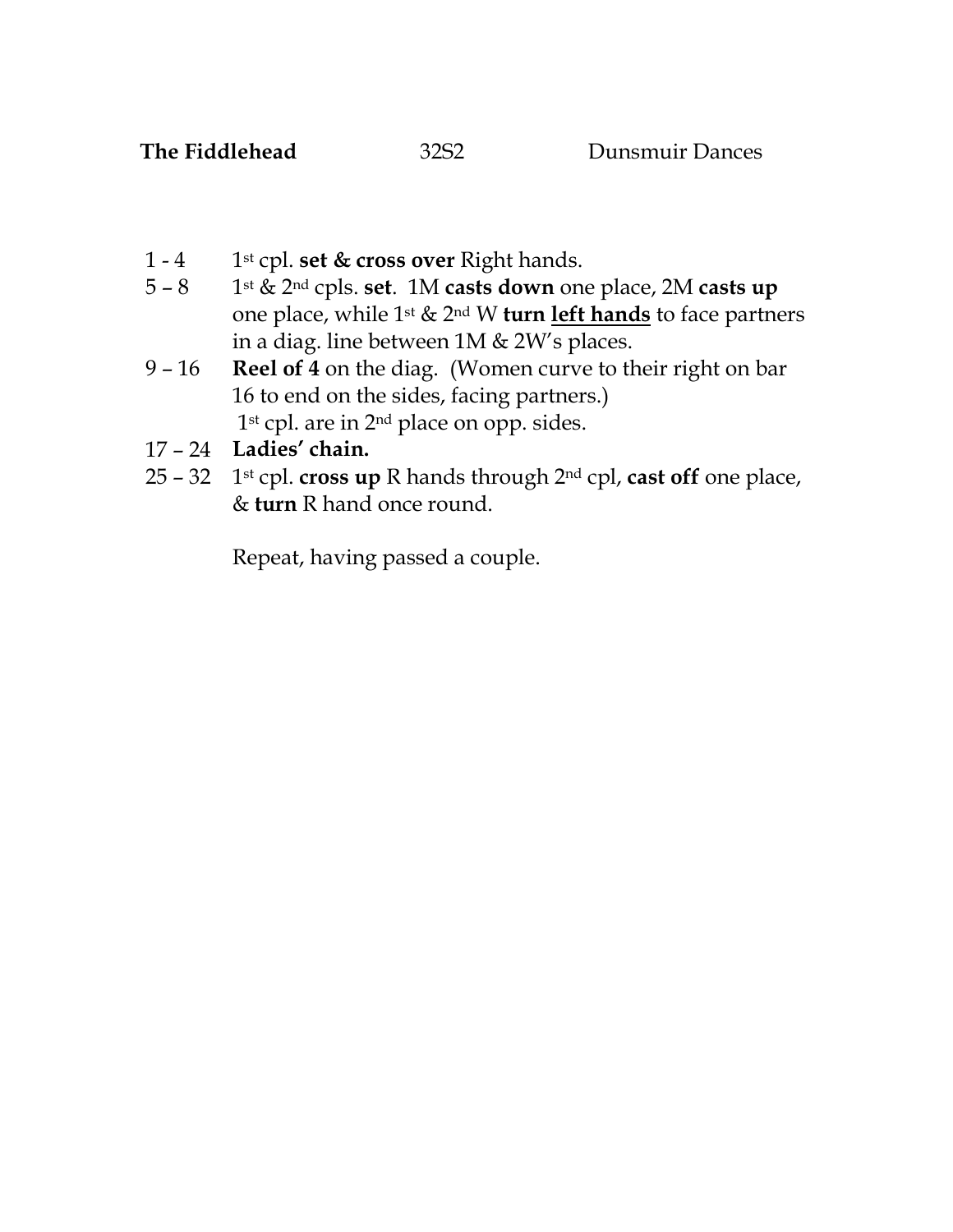- 1 8 1<sup>st</sup> cpl. set, dance down between 2's, crossing over right hands; cast off behind 3's & dance up with nearer hands to finish back to back, facing opp. sides.
- 9 10 1's, 2's & 3's, join hands as in double triangles and set.
- 11 12 1's dance out to sides  $&$  turn right about  $&$  face in, while, 2's & 3's dance in & turn right about to face out (back to back with partners) {Triangle is now "inverted"}.
- 13 14 Join hands as in double triangles and set.
- 15 16  $\cdot$  2's & 3's dance out to sides & turn right about to face in while 1's dance in and turn right about to face out. (Bars 9 – 16 are all Pas de Basque steps)
- 17 20 1st man dances right hands across with  $2^{nd}$  &  $3^{rd}$  women while 1<sup>st</sup> woman dances right hands across with 2<sup>nd</sup> & 3<sup>rd</sup> men. At end, 1<sup>st</sup> cpl. pass by the right.
- 21 24 1st woman dances **left hands across** with  $2^{nd}$  &  $3^{rd}$  women, finishing in the middle between 2's, all facing down, while 1st

man dances with  $2^{nd}$  &  $3^{rd}$  men, finishing in the middle between

3's, all facing up.

- 25 28 2's, 1's & 3's advance & retire
- 29 32 1st cpl. turn right hand  $11/4$  times to  $2<sup>nd</sup>$  place, own sides.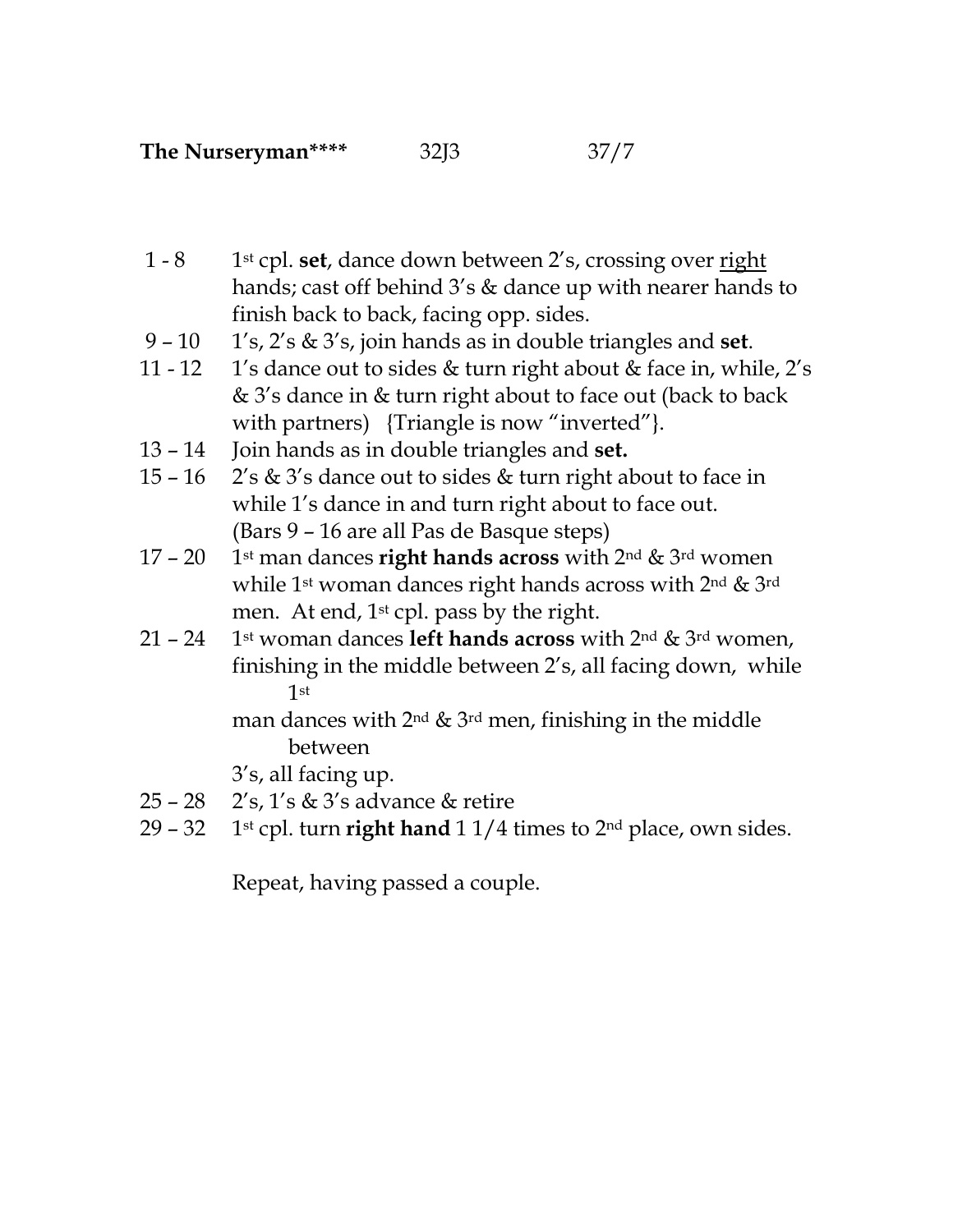1 – 8 1st cpl., in promenade hold, (1W on left of 1M), RS reel of 3 with 2nd cpl. (RS to 2M)

1<sup>st</sup> cpl. end in centre facing down, 2's end in 1<sup>st</sup> place.

- 9 16 1st cpl. repeat reel of 3 with  $3<sup>rd</sup>$  cpl. 1's end in centre facing men's side, 3's end in 3rd place.
- 17 24 While  $2^{nd}$  &  $3^{rd}$  cpls. dance rights & lefts, 1st cpl. dance out between 2M & 3M places, separate & cast – man up, woman down - meet in centre, dance out between 2W & 3W places, cast – man up, woman down – to end 1M between 2's, all facing down, 1W between 3's, all facing up.
- 25 28 Take hands and all set twice
- 29 32 1<sup>st</sup> cpl. turn RH  $1+ 3/4$  to finish in promenade hold facing down , ready to begin again.

Repeat, having passed a couple.

NB. The 2<sup>nd</sup> time through, bars 29-30, 1<sup>st</sup> cpl. turn 3/4 & on 31-32, dance down to  $4<sup>th</sup>$  place as  $4's$  step up.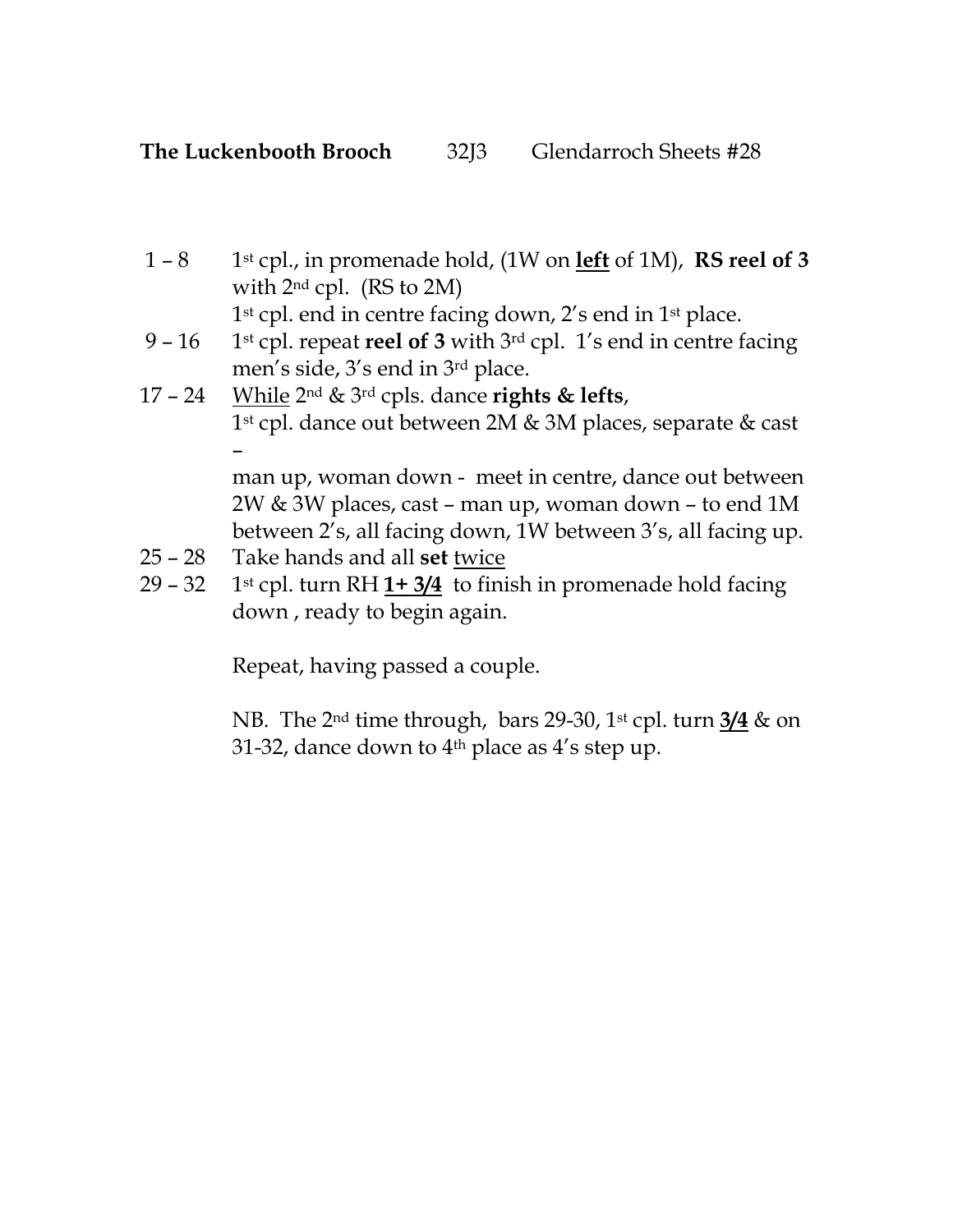- 1 4 1st cpl. set & cast off one place. 2's step up on  $3+4$ .
- 
- 5 8 1st & 3<sup>rd</sup> cpls. dance **right hands across**.<br>9 12 1st cpl. **set & cast up** one place. 2's step 1<sup>st</sup> cpl. set & cast up one place. 2's step down on 11+ 12.
- 13 16 1st  $\&$  2<sup>nd</sup> cpls. dance left hands across.
- 17 24 1st cpl., followed by  $2^{nd}$  cpl., dance down between  $3^{rd}$  cpl. & cast up round them. Dance up to the top and cast off into 2nd place, while 2's dance up to the top.
- 25 32 2<sup>nd</sup> & 1<sup>st</sup> cpls. dance **rights & lefts.**